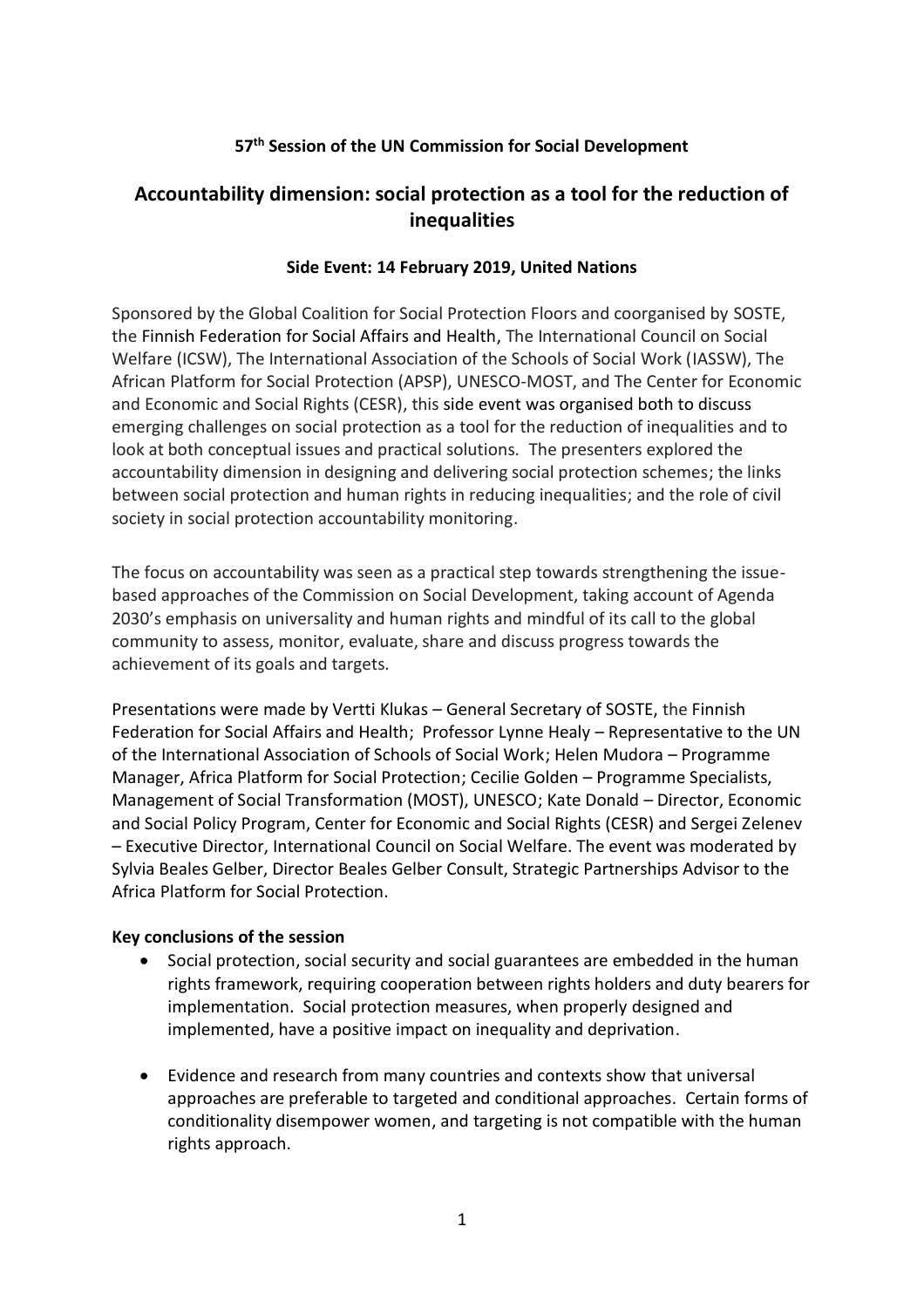- Measurement matters: without accurate data governments cannot be held to account. Tools exist to measure both rights performance of countries and fulfilment of the right to social protection and can be used more extensively in the Agenda 2030 process.
- Civil society has a crucial role in documenting performance of duty bearers to deliver social protection. There are practical examples of government and civil society collaboration in social protection reform and ensuring government delivery of social protection services.
- Adequate resources underpinned by political will to deliver on universal approaches are needed.

Presentations, detail of which can be seen in the February newsletter of the ICSW [http://icsw.org/images/docs/GlobalNewsletter/2019/2019\\_02\\_Global\\_Cooperation\\_Eng\\_Fe](http://icsw.org/images/docs/GlobalNewsletter/2019/2019_02_Global_Cooperation_Eng_February.pdf) [bruary.pdf](http://icsw.org/images/docs/GlobalNewsletter/2019/2019_02_Global_Cooperation_Eng_February.pdf) highlighted the following issues:

## **Human rights, social protection and accountability**

The Human Rights Charter establishes the right to social security together with other social and economic rights and social guarantees. ILO Recommendation 202 sets out standards on social protection floors, a key feature of Agenda 2030 goal 1 target 1.3. However, the reality of social protection implementation varies wildly between countries. Without obligations set by national legislation or human rights frameworks, and knowledge of them, accountability is weakened. The work of the Africa Platform for Social Protection demonstrate that monitoring the delivery of social protection services by civil society can help to hold government departments to account with regard to the standards which they have set for themselves. For the Platform, which operates in 27 countries across Africa, accountability is conceived as building capacity and knowledge of rights to social protection of both policy makers as well as communities which they serve. Bringing the voice and experience of the grassroots and the disempowered to policy makers improves performance and supports long term change. The Platform has therefore developed a social protection accountability tool to support communities to assess whether payments are made on time; how far people have to travel to payment points; to monitor transparency; the attitudes of civil servants providing the service and the response to complaints. Results of these assessment are taken into government negotiations about the benefit system that results in improved social protection programmes.

UNESCO adopts an explicit human rights approach to obligations arising from Articles 22 and 25 of the Universal Declaration. It considers social security to be the essential building block for a decent life and supports programmes such as Ministers Forums that bring ministers, researchers and civil society together for the coproduction of knowledge and best practice.

The definition and widespread communication of rights and standards are essential for effective accountability. There has to be commitment on the part of duty bearers (governments) to effective delivery according to entitlements and equity. For this reason there should be effective means of redress when governments fail to deliver services to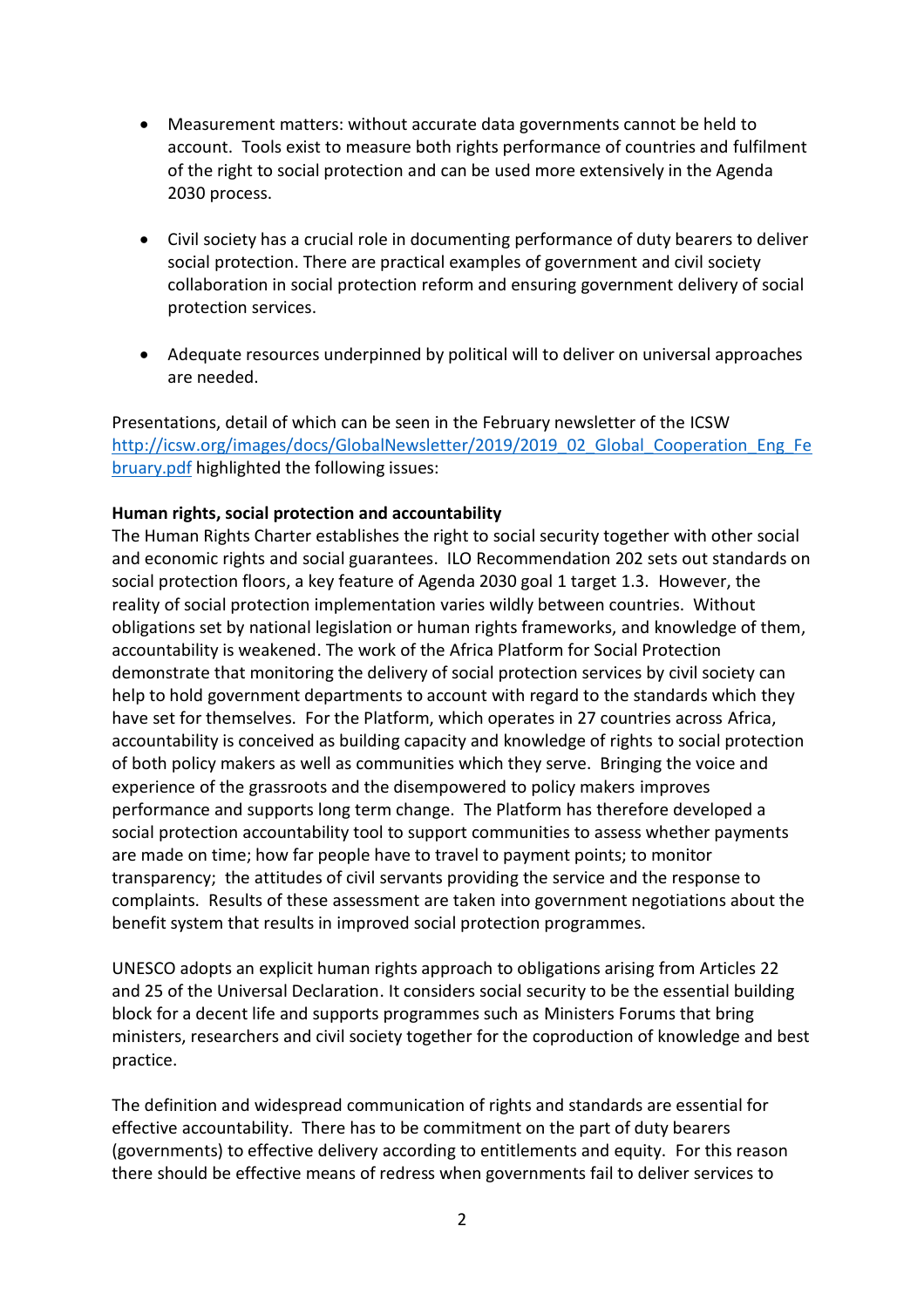which they have committed themselves. There are acknowledged difficulties and challenges in linking human rights obligations to the SDGs. However, the SIRF index on social inclusion provides data which are relevant to social protection and can be used to assess rights performance by countries.

#### **Importance of universality**

Universal programmes are the way forward for the achievement of human rights because they advance human rights, leave no gaps and do not exclude anyone. They also have lower administration costs than targeted and means tested programmes which seek to establish dividing lines and thresholds between eligible and non-eligible recipients. Conditional cash transfers targeted on women can reinforce traditional gender roles and can prevent women entering the workforce and gaining a measure of autonomy and independence. Targeted programmes are both expensive and inefficient; examples were given of a programme in Egypt which provided benefits for only 49% of the eligible poor population and another in Philippines which worsened stunting of children among the non-targeted population. Attention also needs to be paid to the impact of fiscal policies on beneficiary populations. In Brazil, for example, research has shown that the flagship Bolsa Familia programme does not compensate poor families for the resources 'lost' by them in regressive taxation.

In Finland social protection measures have evolved piecemeal, often in response to lobbying for particular beneficiary groups. These has had the result that programmes can be inconsistent and can be counterproductive. Finland has over 100 benefits which are delivered nationally or through local municipalities and they interact with each other – through means testing or migration from one system to another – which may deprive individuals or families of the benefits which they desperately need. There is a broad consensus that the level of social security is too low and that the current basic system does not 'accord with what happens in life'. There is agreement that reform to deliver 'flexible social security' is needed and requires greater resources. The government has embarked on an open and participatory process of reform involving civil society with the aim of a new system in place by 2030. With transparency a key feature of the reform process, all papers relating to it are published on the government website.

# **Data and accountability**

 $\overline{a}$ 

The 2030 Agenda and the Sustainable Development Goals avoid human rights language – for example, as Philip Alston<sup>1</sup> asks, why does Goal 3 talk about healthy lives instead of asserting the right to health? Data collected by states on human rights could be used to assess progress towards the SDGs. Obligatory reporting on rights commitments could reinforce the voluntary reporting required by Agenda 2030.

Indicators chosen to assess SDG progress have been criticised because they measure effort rather than outcome (for example, numbers of children in school rather than learning outcomes) or because they are simply inadequate – for example, suicide mortality rates do not adequately reflect mental health. Much more work needs to be done to be done on

<sup>&</sup>lt;sup>1</sup> Special Rapporteur on Extreme Poverty and Deprivation of the Office of UN High Commissioner on Human Rights